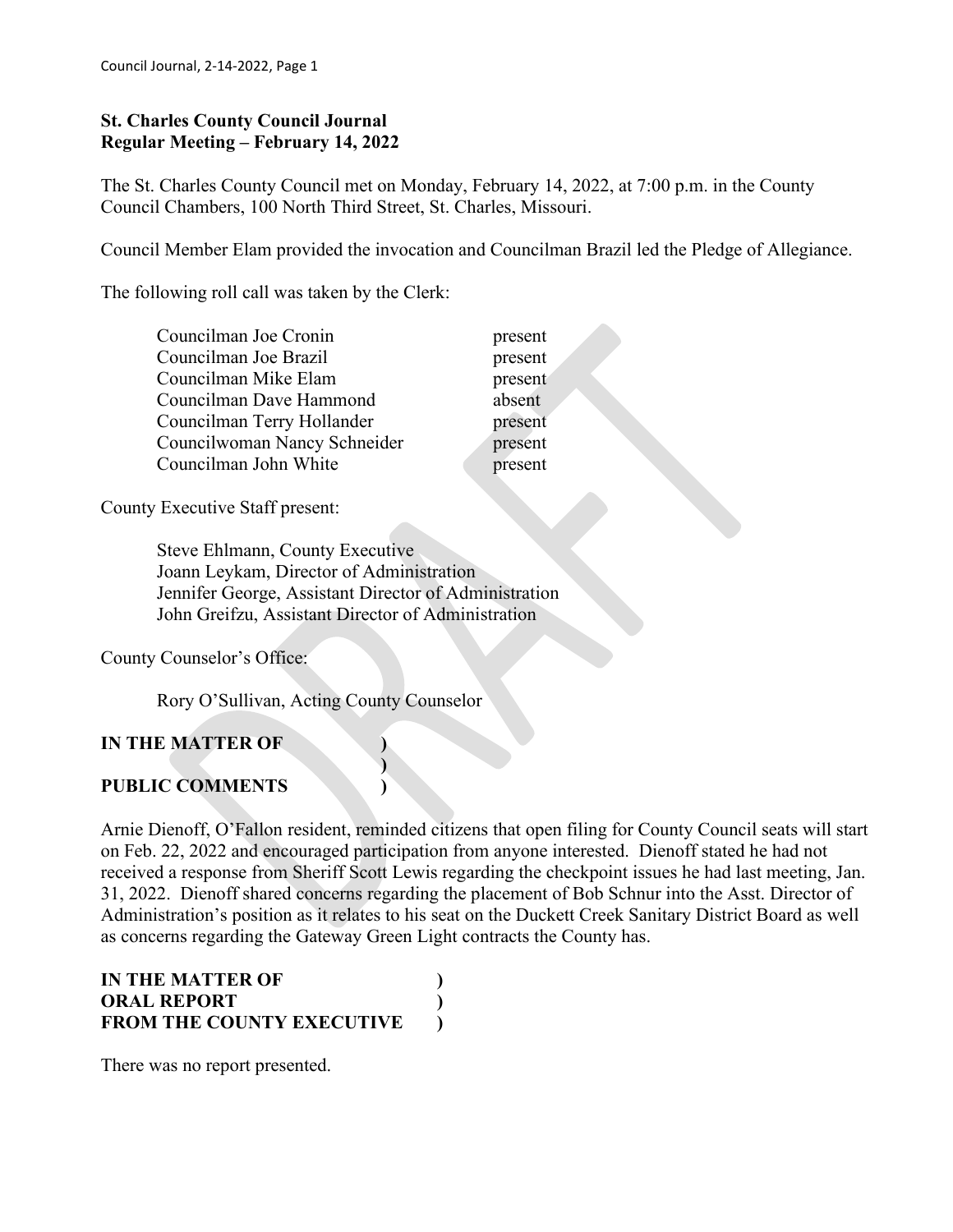# **IN THE MATTER OF )**

### **CONSENT AGENDA )**

Council Chair Schneider asked if there were any items to be removed from the Consent Agenda.

Councilman White made a motion to approve the Consent Agenda as presented seconded by Councilman Elam and unanimously approved by those present.

**)**

The approved items are as follows:

### **Approval of Journal of the previous meetings** – 1-31-2022

### **Approval of Bids**

### Highway

- **-** Highway N Overlay and Sidewalk Improvements/Pace Construction Co., LLC/\$1,006,785.50
- Crack Sealing Project Concrete Streets/Gulf Coast Asphalt LLC/\$134,723.20
- Crack Sealing Asphalt Roads/Gulf Coast Asphalt LLC/\$73,511.87
- 2022 Concrete Removal and Replacement B/M & H Contractors, Inc./\$2,071,965.00
- Ready Mix Concrete/Multiple Bidders: Eastern Ready Mix Inc.,Western Ready Mix, Schreiter Ready Mix,/\$542,000.00
- Highway Department Vehicle Repairs/Multiple Bidders: Clarke Power Services, Inc., Viking-Cives

 Midwest, Inc., Discovery Design Truck Body and Equipment, Cummings, McGowan and West, Heavy Duty, COE Equipment, Inc., Rush Truck Centers of Missouri, Truck Centers Inc. \$565,000.00

 - Plastic Pipe/Multiple Bidders: Boehmer Brothers, Core & Main, IMCO/\$70,000.00 Information Systems - Main Firewall Replacement/CDW Government/\$875,000.00

### **Nominations and Appointments**

Commission on Housing Assistance

- Samantha VanNatta/term expires 10-31-24/fills the vacant position held by Demetrius Chapman

- Robert Schnur/term expires 10-31-24/fills the position held by Jennifer George

### Flood Plain Vision Board

- Dawn Boerding - Unincorporated St. Charles County/partial term expires 10-31-2022

- Nathan Dunkmann - Unincorporated St. Charles County/partial term expires 10-31-2022

### **Miscellaneous**

Registrar – Records Destruction Request/Airport

 Facilities Management – Change Order No. 1/Metro Roofing, Health Bldg. Roof Replacement \$12,686.39

**IN THE MATTER OF )**

# **BILLS FOR FINAL PASSAGE )**

**Bill No. 5041** – Sponsored by Joe Cronin - AN ORDINANCE APPROVING A SECOND AMENDMENT TO THE INTERGOVERNMENTAL AGREEMENT WITH THE CITY OF WENTZVILLE FOR WEST MEYER ROAD PHASE 3

**)**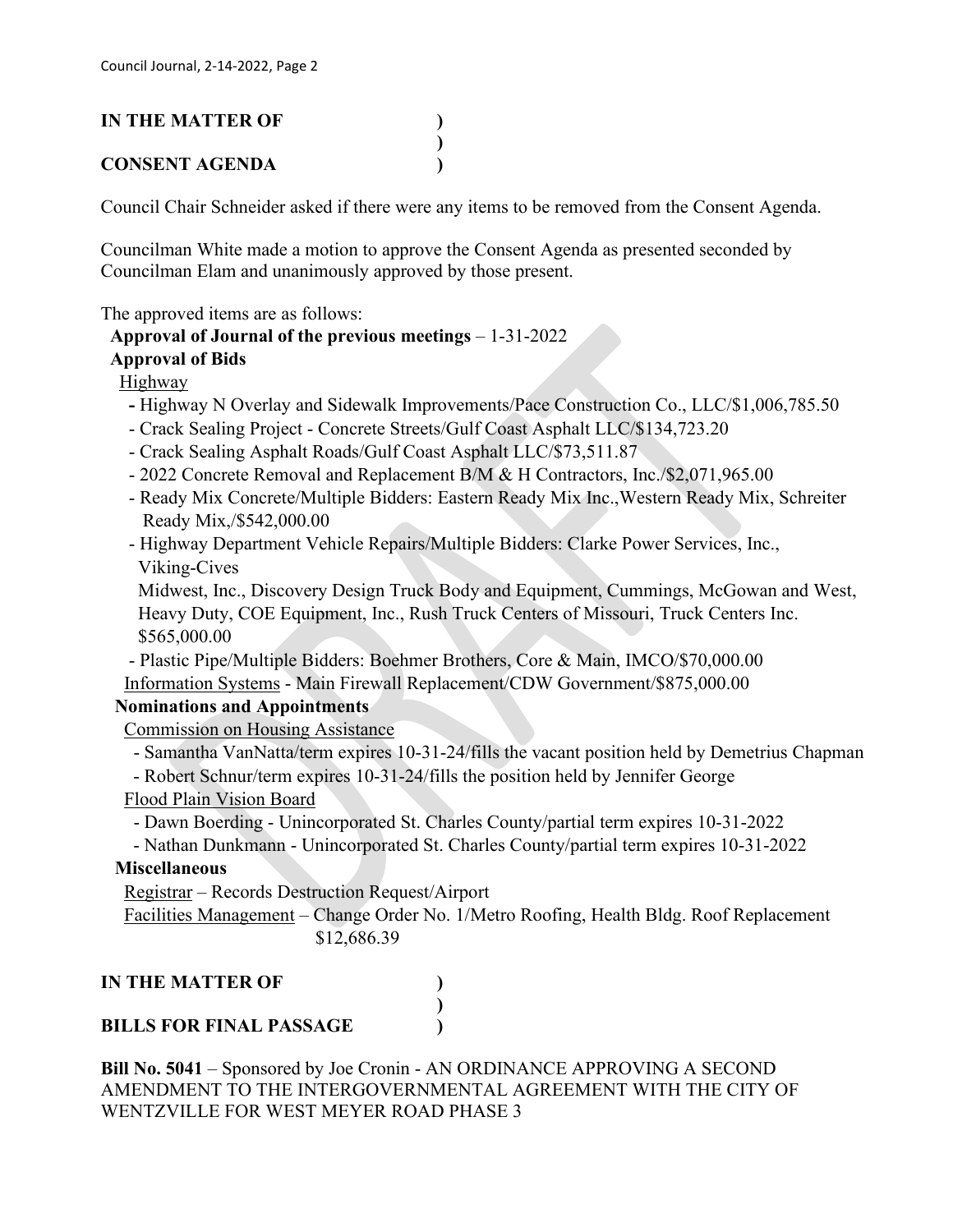There being no discussion, Council Chair Schneider requested the following roll call vote: Council Member Cronin – yes, Council Member Brazil – yes, Council Member Elam – yes, Council Member Hammond – absent, Council Member Hollander – yes, Council Member Schneider – yes and Council Member White – yes. Bill No. 5041 was approved by a vote of 6-1.

**Bill No. 5042** - Sponsored by Dave Hammond and Terry Hollander - AN ORDINANCE APPROVING EXECUTION OF A CONGESTION MITIGATION AND AIR QUALITY AGREEMENT WITH THE MISSOURI HIGHWAYS AND TRANSPORTATION COMMISSION ("COMMISSION") TO FUND AUTOMATED TRAFFIC SIGNAL PERFORMANCE PROJECT PROVIDING SIGNAL OPTIMIZATIONS ON MEXICO ROAD FROM BRYAN ROAD TO CAVE SPRINGS ROAD

There being no discussion, Council Chair Schneider requested the following roll call vote: Council Member Cronin – yes, Council Member Brazil – yes, Council Member Elam – yes, Council Member Hammond – absent, Council Member Hollander – yes, Council Member Schneider – yes and Council Member White – yes. Bill No. 5042 was approved by a vote of 6-1.

**Bill No. 5043** - Sponsored by Terry Hollander - AN ORDINANCE APPROVING EXECUTION OF A CONGESTION MITIGATION AND AIR QUALITY AGREEMENT WITH THE MISSOURI HIGHWAYS AND TRANSPORTATION COMMISSION ("COMMISSION") TO FUND AUTOMATED TRAFFIC SIGNAL PERFORMANCE PROJECT PROVIDING SIGNAL OPTIMIZATIONS ON MUEGGE ROAD FROM CAVE SPRINGS ROAD TO OLD ROUTE 94

There being no discussion, Council Chair Schneider requested the following roll call vote: Council Member Cronin – yes, Council Member Brazil – yes, Council Member Elam – yes, Council Member Hammond – absent, Council Member Hollander – yes, Council Member Schneider – yes and Council Member White – yes. Bill No. 5043 was approved by a vote of 6-1.

**Bill No. 5044** - Sponsored by Dave Hammond - AN ORDINANCE AUTHORIZING THE COUNTY EXECUTIVE TO EXECUTE AN INTERGOVERNMENTAL AGREEMENT WITH THE CITY OF O'FALLON FOR USE OF ST. CHARLES COUNTY TRANSPORTATION SALES TAX FUNDS FOR EMERGENCY FUNDING OF THE N COOL SPRINGS BRIDGE REPLACEMENT

There being no discussion, Council Chair Schneider requested the following roll call vote: Council Member Cronin – yes, Council Member Brazil – yes, Council Member Elam – yes, Council Member Hammond – absent, Council Member Hollander – yes, Council Member Schneider – yes and Council Member White – yes. Bill No. 5044 was approved by a vote of 6-1.

*Editor's Note: Council Member Hollander left the meeting at 7:10 p.m.*

**IN THE MATTER OF BILLS ) ) FOR INTRODUCTION )**

**Bill No. 5045** – Sponsored by Joe Cronin – AN ORDINANCE AMENDING THE ZONING DISTRICT MAP OF THE COUNTY OF ST. CHARLES, MISSOURI, BY REZONING LAND FROM A, AGRICULTURAL DISTRICT WITH FLOODWAY OVERLAY DISTRICT, TO RF,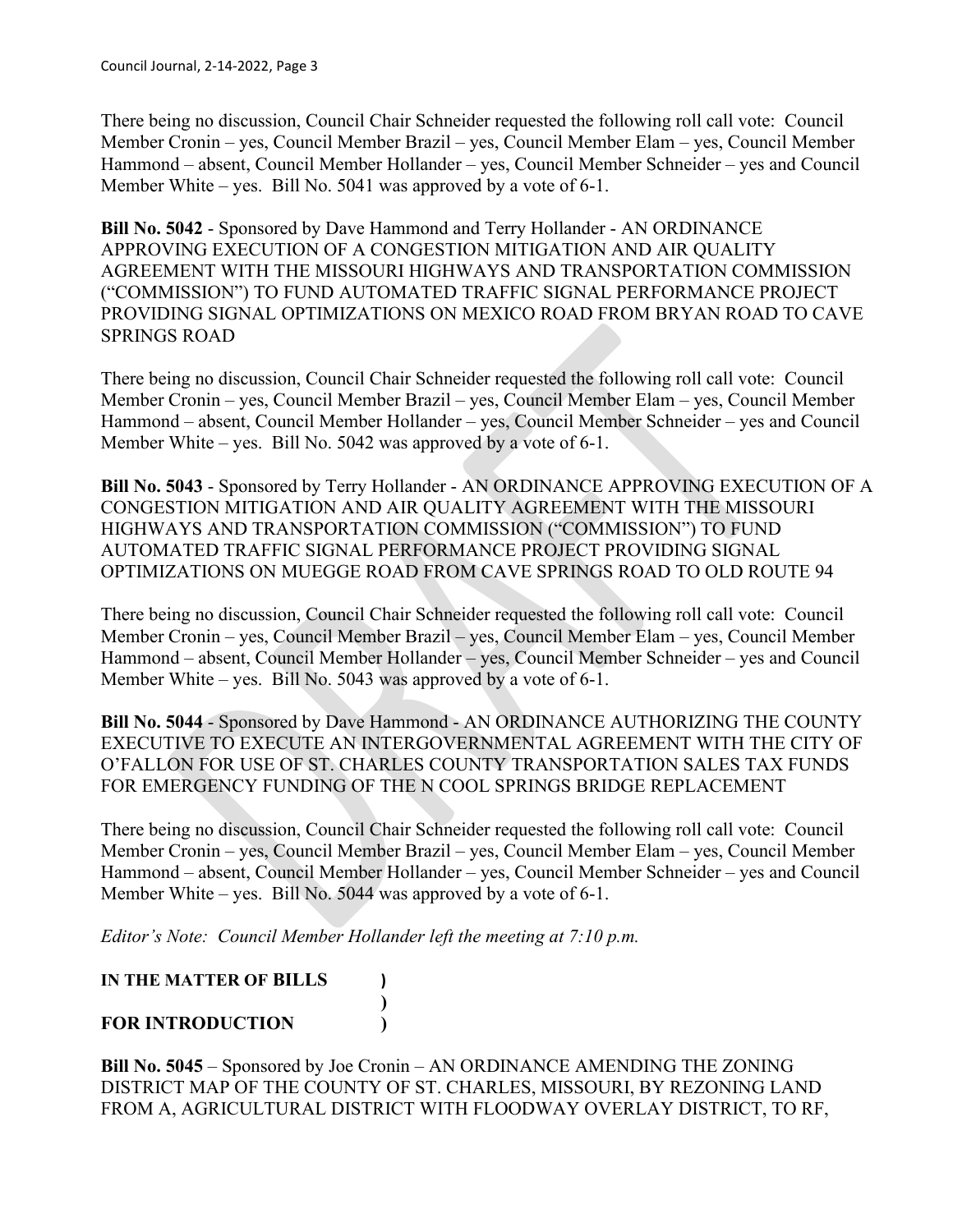RIVERFRONT DISTRICT, WITH FLOODWAY OVERLAY DISTRICT, PER APPLICATION RZ21-20

Council Member Cronin stated this is basically a rezoning to allow for an expansion of the property and that Community Development staff was in support of the rezoning.

Mr. Pendergrass, applicant stated he was available if anyone had any questions.

**Bill No. 5046** – Sponsored by Joe Brazil – AN ORDINANCE OF THE COUNTY OF ST. CHARLES, MISSOURI, APPROVING THE PRELIMINARY PLAT FOR AUTUMN HOLLOW

Council Member Brazil stated the rezoning was approved earlier and this approval is to allow for a hammerhead turnaround vs a small circle which is not currently allowed in the County's ordinances. Council Chair Schneider requested an explanation on what a hammerhead turnaround is. A representative from Lombardo Homes explained it is basically a "T" at the end of the street vs a rounded end. Schneider pointed out this application was unanimously approved by the Planning and Zoning Commission.

**Bill No. 5047** – Sponsored by Nancy Schneider – AN ORDINANCE APPROVING EXECUTION OF A HIGHWAY RESEARCH AND DEVELOPMENT AGREEMENT WITH THE MISSOURI HIGHWAYS AND TRANSPORTATION COMMISSION ("COMMISSION") TO COORDINATE THE PARTICIPATION OF ST. CHARLES COUNTY IN THE COST OF THE FEDERAL HIGHWAY ADMINISTRATION'S ALLOCATED WORK ZONE DATA EXCHANGE DEMONSTRATION DISCRETIONARY GRANT PROGRAM

**Bill No. 5048 –** Sponsored by Joe Cronin, Joe Brazil and Nancy Schneider – AN ORDINANCE AMENDING SECTIONS 405.060 AND 405.080 REGARDING CUSTOM BUTCHERING

Council Member Brazil requested additional language to be put into this bill regarding the location of the slaughtering of the animal prior to butchering. Discussion was held regarding waste from the operation and Mr. Brinker, the operator who has requested this through Council Member Brazil explained how the waste is dealt with on his property. Brinker explained he catches the debris from the slaughter and has a rendering company on contract that removes it from the site. Robert Myers, Planning and Zoning Division Director for the St. Charles County Community Development Department urged the Council to be aware of changing the language too much could place operations into a livestock or meat packing business. Brazil stated he would work with Community Development on the language. Council Member Cronin suggested to follow the current rules through the Dept. of Agriculture.

Council Member White noted three generations ago, this type of operation was done by many people and was concerned about additional regulations.

| <b>IN THE MATTER OF</b> |  |
|-------------------------|--|
|                         |  |
| <b>TABLED BILLS</b>     |  |

There were no bills removed from the table.